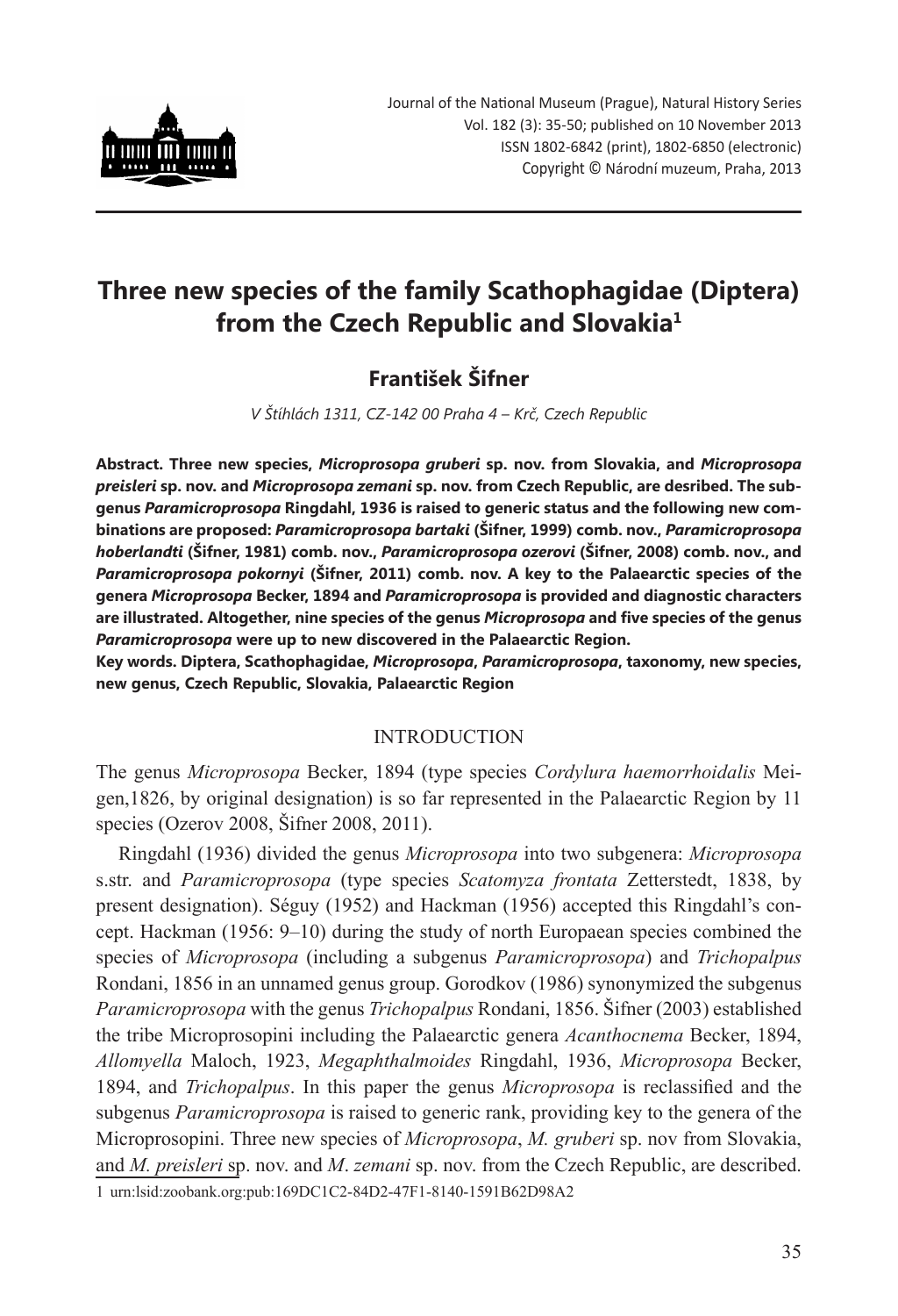## MATERIAL AND METHODS.

For the purpose of the reclassification of the genus *Microprosopa* and preparing the identification key the following material was examined:

*Microprosopa gruberi* sp. nov. – **Slovakia**: see the description below.

- *Microprosopa haemorrhoidalis* (Meigen, 1826) **Austria**: Gerlos, edge of spruce wood, 1400 m a.s.l., 9 August 1988, 1 ♂, Barták leg. **Canada**: Aklavik, N.W.T., 6 July 1956, 4 ♂♂, 2 ♀♀, R.E.Leach leg., Vockeroth det. **Czech Republic**: Orlické hory Mts., Polom (5663), MT, 24 May 2008, 1 ♂, Hájek leg. (FSPC); Riesengebirge [= Krkonoše Mts.], No. 49436, ix.,  $1 \text{ } \sqrt{\ }$ , Vockeroth det. 1956 (ZMB).
- *Microprosopa heteromyzina* (Zetterstedt, 1838) **USA**: East Portal, Gilpin Co., Color., 6 July 1961,  $1 \circled{?}$ ,  $1 \circled{?}$ , J. G. Chillcott leg., det. Vockeroth (FSPC).
- *Microprosopa lacteipennis* Ringdahl, 1920 I could not examine any specimens of this species and it is not included in the key.
- *Microprosopa lineata* (Zetterstedt, 1838) **Sweden**: Abisko, Lpl, 27 June 1951, 1 $\beta$ , Vockeroth leg. et det.; Kvikkjokk, 8 July 1989, 1  $\circ$ , 12.vii.1988, 1  $\circ$ , A. Engelmark leg. et det.; T. Lpm., 1 km E of NVS, 350 m a.s.l., birch forest, 24-31 July 1993,  $1 \circ \hat{\theta}$ , D.M. Ackland leg.; Abisko, Lakeshore, 0.5 km NE of NVS, 350 m a.s.l., 15 July 1995, D. M. Ackland leg., all M. Nelson det. (FSPC).
- *Microprosopa pallidicauda* (Zetterstedt, 1838) **Russia**: Abramtsevo, 200 m a.s.l., 56.23°N, 37.98°E, along brook, 28 May 1989, 2 ♂♂, 2 ♀♀, Barták leg., Šifner det. **Sweden**: Taraluobal, S. LU. 1, 21 July 1993, 1 ♂; Skallefteå , S.Vb., 28 June 1997, 1 ♀, Engelmark leg. et det. **USA**: King Salman, Naknek, R. Alaska, 10 July 1952, 1 ♂,  $1 \nsubseteq$ , J. H. Hartley leg. (FSPC).
- *Microprosopa preisleri* sp. nov. see the description below.
- *Microprosopa zemani* sp. nov. see the description below.
- *Microprosopa zlobini* Ozerov, 2008 I could not examine any specimens of this species and it is not included in the key. This species is probably very similar to *M. pallidicauda* (Meigen, 1826) or *M. preisleri* sp. nov.
- *Paramicroprosopa frontata* (Zetterstedt, 1838) I could not examine any specimens of this species and it is not included in the key. This species is probably valid species; see the Fig. 52 (cf. Hackman 1956: 17), an abdominal sternite 5 of the species *M. lacteipennis*.
- *Paramicroprosopa bartaki* (Šifner, 1999) **Austria**: Schladminger Tauern, Donauesbachwald – 6 km E, 42.35°N, 14.20°E, 1600 m a.s.l., 5-7 August 1995, 2  $\partial \partial$ ; Niedere Tauern, Solker pass, 47.34°N, 14.08°E, 1900 m a.s.l., 6 August 1995, 1  $\delta$ , Barták leg. **Czech Republic**: Šumava Mts., Jezerní slať [peat bog] (6947), 980 m a.s.l., 49.03°N, 13.57°E, 4-6 July 1996, 1 ♂, Barták leg. (holotype); Šumava Mts., Trojmezná Mt. (7248), MT, 12-24 June 2003, 3  $\partial \bar{\partial}$ , 1  $\Omega$ , Farkač leg.; spruce forest, MT, 1200 m a.s.l., 14-26 June 2006,  $1 \text{ } \Diamond$ ,  $2 \text{ } \Diamond$ , Modlinger leg.; Šumava Mts., Boubín Mt. (7048),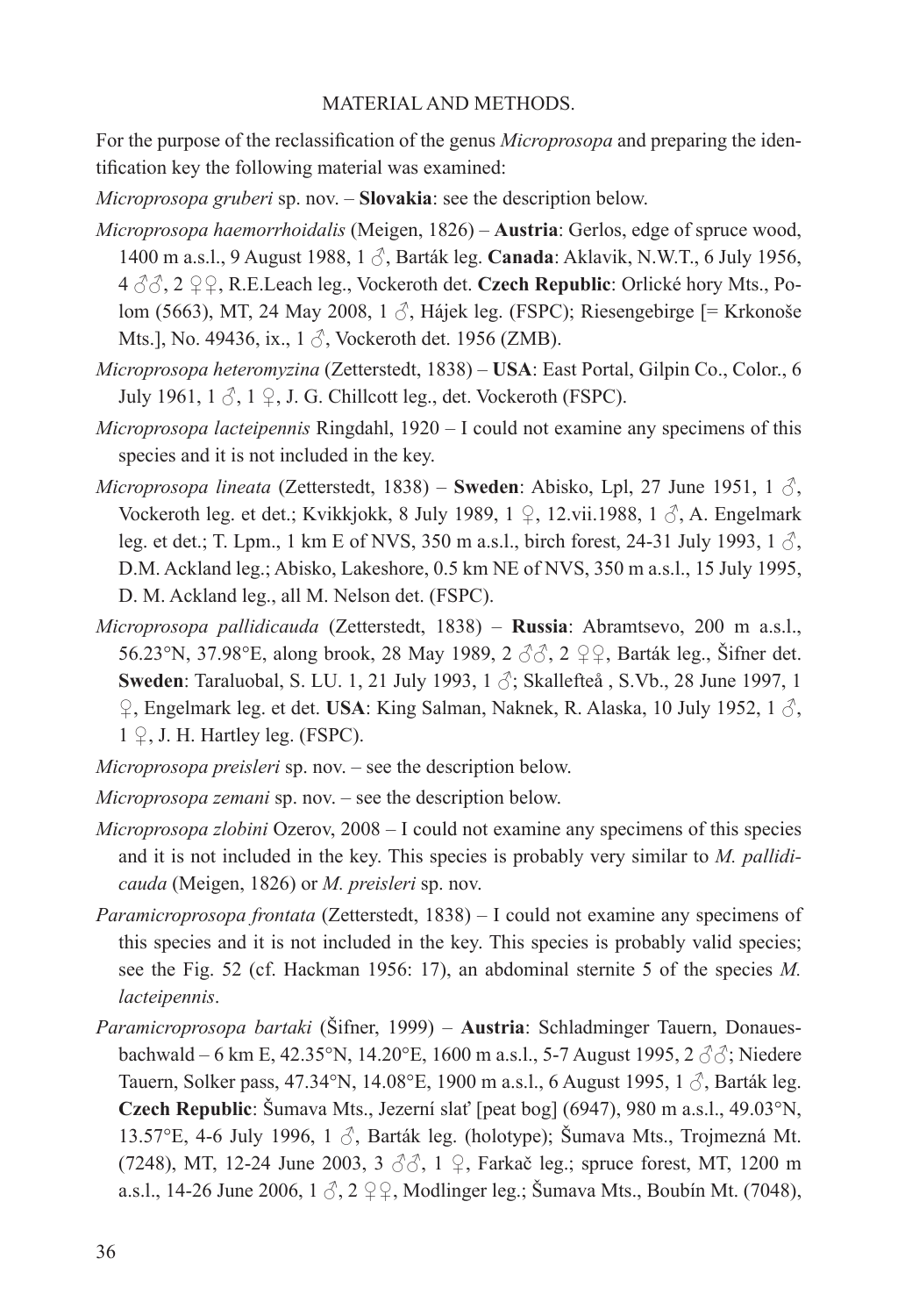1250 m a.s.l., 21 June 2004, 1 ♂, Nakládal et Farkač leg.; Horská Kvilda (6947), dump meadow, 1000 m a.s.l., 49.05°N, 13.57°E, 1 ♀, Barták leg. (FSPC).

- *Paramicroprosopa hoberlandti* (Šifner, 1981) **Iran**: NW Iran, 10 km NW Zamjan, Loc. No. 264, 4-5 July 1973, 1  $\beta$  (holotype), 2  $\mathfrak{Q} \mathfrak{Q}$  (allotype, paratype), Exp. Nat. Mus. Praha leg. (holotype and allotype in NMP, paratype in FSPC).
- *Paramicroprosopa ozerovi* (Šifner, 2008) **Slovakia**: Pribilina (68–6984), 900m a.s.l., 13 July 1975, 1  $\delta$  (holotype), Rozkošný leg.; Vysoké Tatry Mts. (67–6886), Bielovodská dolina  $[=$  valley], 16 July 1975, 1  $\circled{}$  (paratype), Rozkošný leg.; Tichá dolina [= valley] (67–6885), 1300 m a.s.l., 1 August 1984, 1 ♀, Šifner leg. (FSPC).
- *Paramicroprosopa pokornyi* (Šifner, 2011) Czech Republic: Chyňava (5950), Benešův luh [valley], YPT, along brook, 11-14 June 2010,  $1 \circ$  (holotype), Šifner leg. (FSPC).

The following abbreviations are used in the text: FSPS – František Šifner private collection, Praha, Czech Republic; NMP – National Museum, Praha, Czech Republic; MT – Malaise trap; YPT – yellow pan water traps; ZMB – Museum für Naturkunde der Humboldt-Universität, Berlin, Germany. Morphological terminology follows Cumming & Wood (2009). All localities in the Czech Repuiblic are accompanied with the grid mapping codes according to Pruner & Míka (1996).

## TAXONOMY

## **Descriptions of new taxa**

## *Microprosopa gruberi* **sp. nov.**

(Figs. 1-4)

- Holotype: ♂, Slovakia, Malá Fatra Mts., Štefanová, Stohové pol'any [meadows], 17 May 1975, Šifner leg. (FSPC).
- Description. Body lenght 6 mm; primary colour grey. **Head** yellow-grey, frontal vitta yellow, face, orbits and genae white dusted, scape and pedicel brown, first flagellomere black and rounded apically, arista bare and black, palpi yellow, vibrissal callus with two short bristles. **Thorax.** Chaetotaxy standard for the genus, with one postpronotal, two weak intraalar and two strong supraalar bristles, basal and apical scutellar bristles of equal size, all legs yellow, wings including both cross-veins without dark coloration. **Abdomen.** *Male*. The short lobes of sternite V in medial part shortly and densely bristled, sternites II–IV rounded apically with long fine bristles (Fig. 1), cerci with short bristles apically, surstyli straight, narrowed and pointed apically (Figs. 2–3), praegonite widened apically, without seta, postgonite weakly arched apically, epiphallus short and sharp (Fig. 4). *Female*. Unknown.

Differential diagnosis. See the key below.

Etymology**.** I dedicate this species to my friend Adolf Gruber (Chyňava, Czech Republic).

DISTRIBUTION. Slovakia (this paper).

Note**.** The holotype was originally determined as *Microprosopa pallidicauda* (Meigen, 1826) (Šifner 2003, 2008).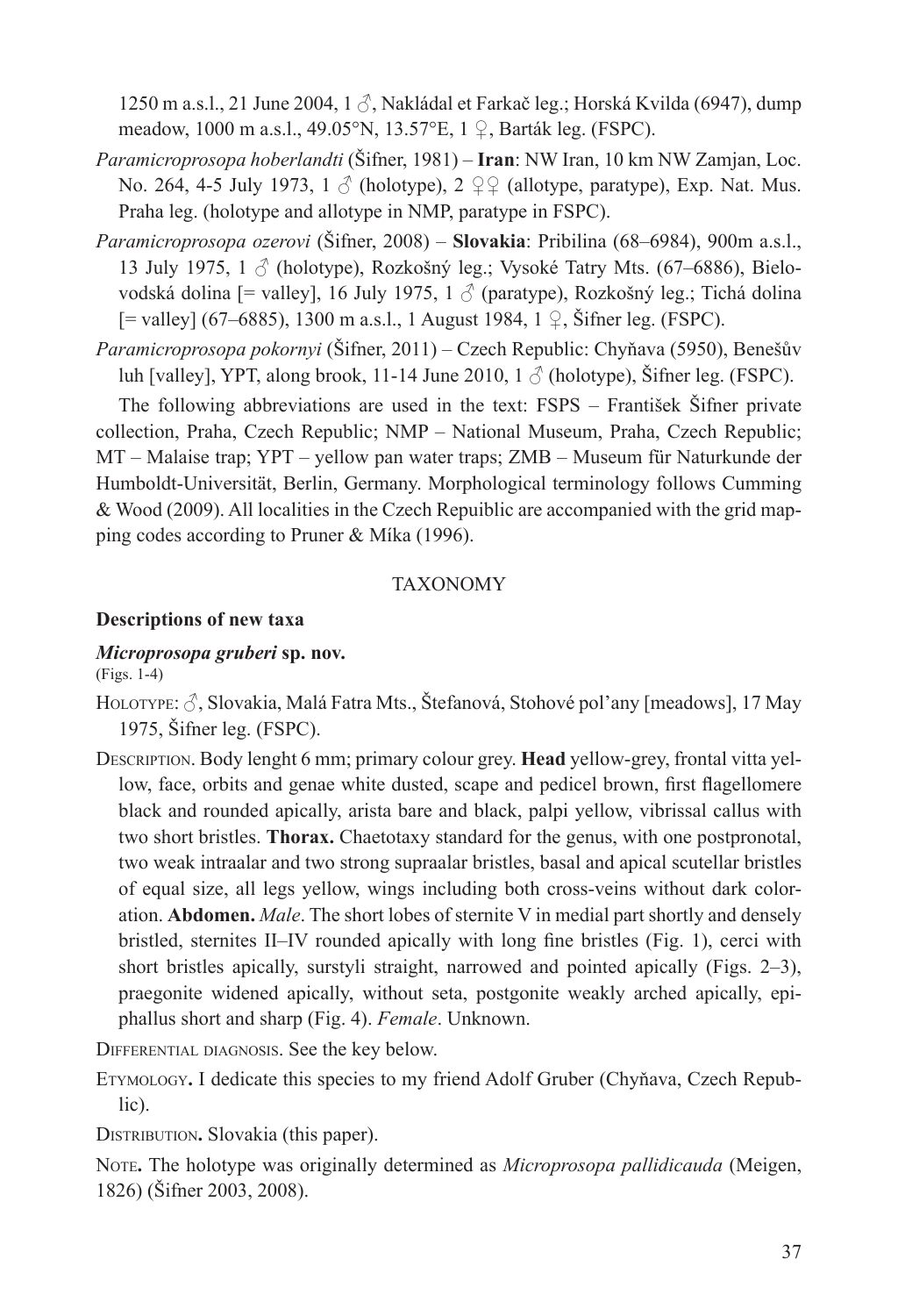## *Microprosopa preisleri* **sp. nov.**

(Figs. 5-9)

- Type material**.** Holotype: ♂, Czech Republic, Krkokoše Mts., Modrý důl [valley] (5260), 10 August 1965, Šifner leg (FSPC). Allotype: ♀, Czech Republic Krkonoše Mts, NNR Úpské rašeliniště [peat bog] (5260), 21-22 July 1966, Šifner leg. (FSPC), PARATYPES:  $2 \text{ } \textcircled{3} \textcircled{3}$ , the same data as holotype (FSPC).
- Another material examined**. Czech Republic**: Krkonoše Mts., Obří důl [valley] (5260), 6 July 1976,  $1 \hat{\beta}$ , Šifner leg., Čertův důl [valley] (5260), 17 August 1965,  $1 \hat{\beta}$ , Růžová hora Mt. (5260), 11 June 1964, 1 ♀, Kotel (5259), 14 June 1966, 1 ♀, Pančická louka [meadow] (5259), 10 June 1963, 2  $\partial \partial$  1  $\partial$ , all Doskočil leg.; Jeseníky Mts., Velký Kotel (5969), MT, 14-26 July 1994, 1  $\beta$ , Grim & Preisler leg., Orlické hory Mts, NNR Bukačka (5664), 1000 m a.s.l., 12 July 1995, 1 ♂, Mocek leg., 22 August 2009, MT, 1 ♂ 1 ♀, Hájek leg., 28 June – 11 July 1994, YPT, 1 ♀, 18 July – 5 August 1994, YPT, 1 ♀, all Hájek & Vašek leg. (all FSCP). **Slovakia**: Malá Fatra Mts., Stoh Mt., 1200 m a.s.l., 20 June 1973, 1  $\delta$ , Šifner leg.; Vysoké Tatry Mts., Javorová dolina [valley] (6786–87), louka [meadow], 3 August 1985, 1 ♀, Barták leg. (all FSPC).
- Description**.** Body lenght 7–8 mm, in primary colour grey. **Head.** Posterior part dark, frontal vitta in upper half brown, in lower part yellow-brown, orbits, face, and genae yellow and white dusted, scape, pedicell and first flagellomere dark, arista bare and weak, palpi yellow-white, vibrissal callus with four to five fine bristles. **Thorax.** Chaetotaxy standard for the genus, with one postpronotal, two intraalar and two supraalar bristles, four scutellar bristles in equal size, all legs including first coxae yellow, wings with small dark colouration, all veins distictly brown. **Abdomen.** *Male.* Lobes of the sternite V very shortly bristled medially and with short projection laterocaudally, sternite IV oval, sternite III more or less square (Fig. 5), cerci wide, separate and with short bristles caudally, surstyli straight, narrowed apically and pointed (Figs. 6-7), praegonite with short seta subapically, postgonite weakly arched, epiphallus very short (Fig. 8). *Female*. Sternites VIII narrow, pointed and with fine bristles caudally, sternite VII more or less rectangular and narrowed caudally, sternite VI square with fine bristles laterocaudally, sternites III–V more or less circular (Fig. 9).

Differential diagnosis. See the key below.

Etymology. I dedicate this species to my friend and Czech entomologist Jiří Preisler (Liberec, Czech Republic).

DISTRIBUTION. Czech Republic, Slovakia (this paper).

Note. All specimens were originally identified as *M. pallidicauda* (Meigen, 1826) by Šifner (2003, 2008).

## *Microprosopa zemani* **sp. nov.**

(Fig. 10)

Type material. Holotype: ♀, Czech Republic, Krkonoše Mts, Sedmidolí (5259), Erlenbachova bouda environs, 8-15 June 1966, Doskočil leg. (FSPC).

Description. Body lenght 6 mm; primary colour grey. **Head.** Posterior part dark, frontal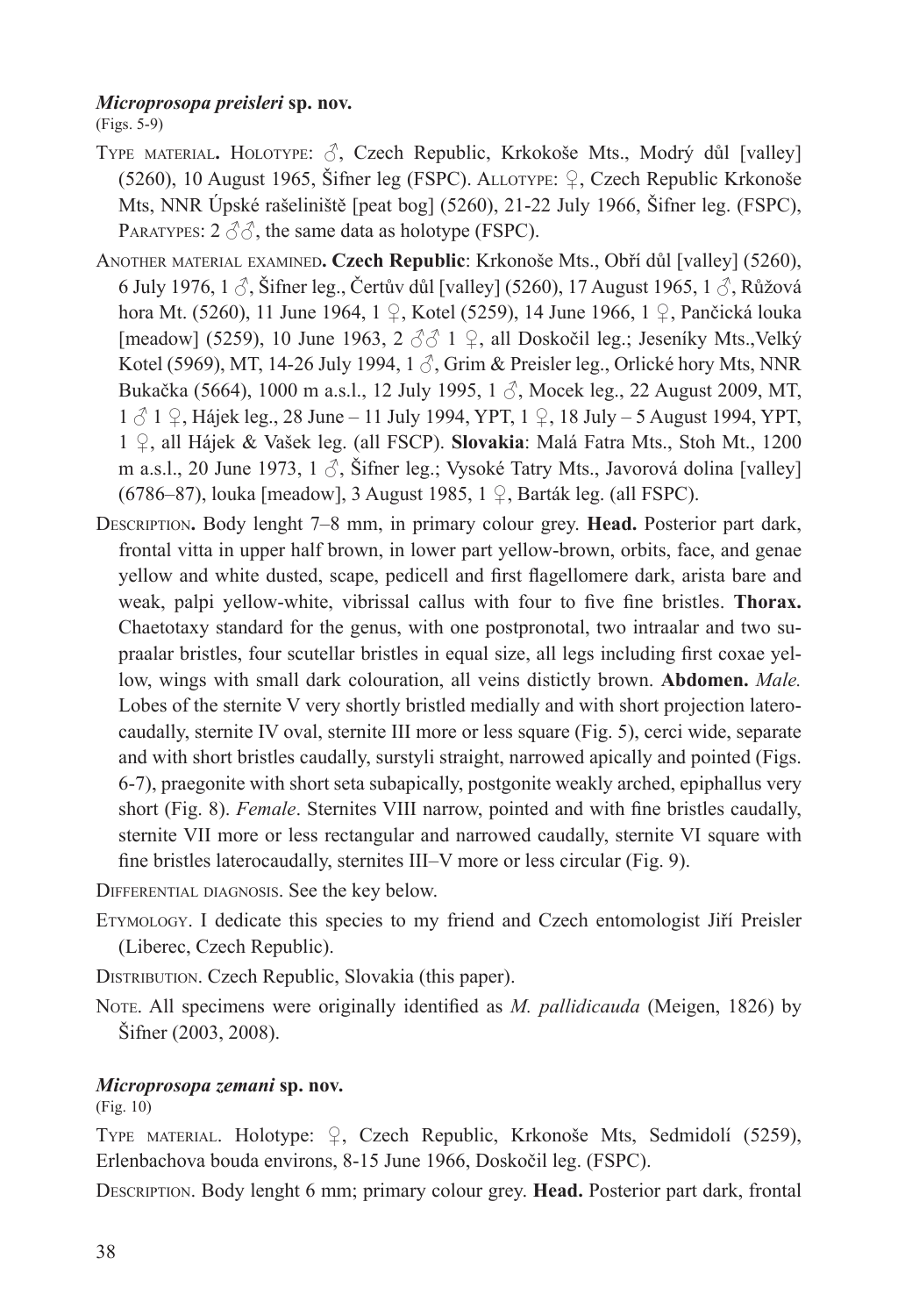vitta in upper half grey, in lower part yellow, face and genae yellow, scape and pedicell black-brown, first flagellomere black, arista bare, palpi yellow, vibrissal callus with two bristles and one very short between them. **Thorax.** Chaetotaxy standard for the genus, with two postpronotal, two weak intraalar and one supraalar bristles, four scutellar bristles in equal size, all legs yellow with all coxae grey, wings including both cross-veins without dark colouration. **Abdomen.** *Female*. Sternites VIII very narrow with very fine setulae caudally, sternite VII wide and with two lobes laterocaudally without bristles, sternite VI wide with three distinct bristles laterocaudally, sternite V more or less circular with one bristle laterocaudally, sternite IV oval (Fig. 10). *Male*. Unknown.

Differential diagnosis. See the key bellow.

- Etymology**.** I dedicate this species to my friend Vladimír Zeman (Hradec Králové, Czech Republic), Czech hymenopterologist and specialist in Ichneumonidae.
- DISTRIBUTION. Czech Republic (this paper).
- Note. The holotype was identified as M. pallidicauda (Meigen, 1826) by Šifner (2003, 2008).

#### *Microprosopa varitibia* **Becker, 1897 and** *Microprosopa lacteipennis* **Ringdahl, 1920**

*Microprosopa varitibia* Becker, 1897: 400: Holotype: ♂, Russia, European part, Nowaja Semlja [= Novaya Zemlya], Malije Karmankuli [Malie Karmankuli], 16.vi.1896 (ZMB).

- *Microprosopa lacteipennis* Ringdahl, 1920: 38. Holotype: ♂, Sweden, Lappland, Gebirge Tjuontjäkko [= Tjuonjäkko], vii.1918, 1000m a.s.l., auf Carexwiesen [= on meadows with *Carex* sp.] (probably MZLU).
- Comments**.** Both species, considered synonyms until recently, were listed by Šifner (2008) in the Palaearctic catalogue incorrectly under the name of the junior synonym *Microprosopa lacteipennis* Ringdahl, 1920. The holotype of *M. varitibia* was incorrectly indicated as a male in the original description by Becker (1897). However, Ozerov & Krivosheina (2013) reexamined the holotype found the female abdominal sternites identical with those of *Allomyella frigida* (Holmgren, 1883), recognizing *M. varitibia* Becker, 1897 as a junior synonym of *A. frigida* (Holmgren, 1883) (for details see Ozerov & Krivosheina 2013).

Ringdahl (1931: 173) mentioned for *Microprosopa lacteipennis*: 'Dieser Art kann ... *varitibia* aus Nowaja Semlja identisch sein' [= This species may be ... identical with *varitibia* from Nowaya Zemlya]. Later Hackman (1956: 58) synonymized *M. lacteipennis* with *M*. *varitibia* Beck. However, considering the discovery by Ozerov & Krivošeina (2013), the validity of *Microprosopa lacteipennis* become unclair. As I have no possibility to examine the type material or any other material of *M. lacteipennis* I treat the species here as *incertae sedis* and do not include it in the key.

#### **Key to genera of the tribe Microprosopini**

| 1. First tibia with small and short anteroventral spine-like bristles arranged completely or |
|----------------------------------------------------------------------------------------------|
|                                                                                              |
| - First tibia with longer anteroventral bristles sometime completed by hair-like and fine    |
|                                                                                              |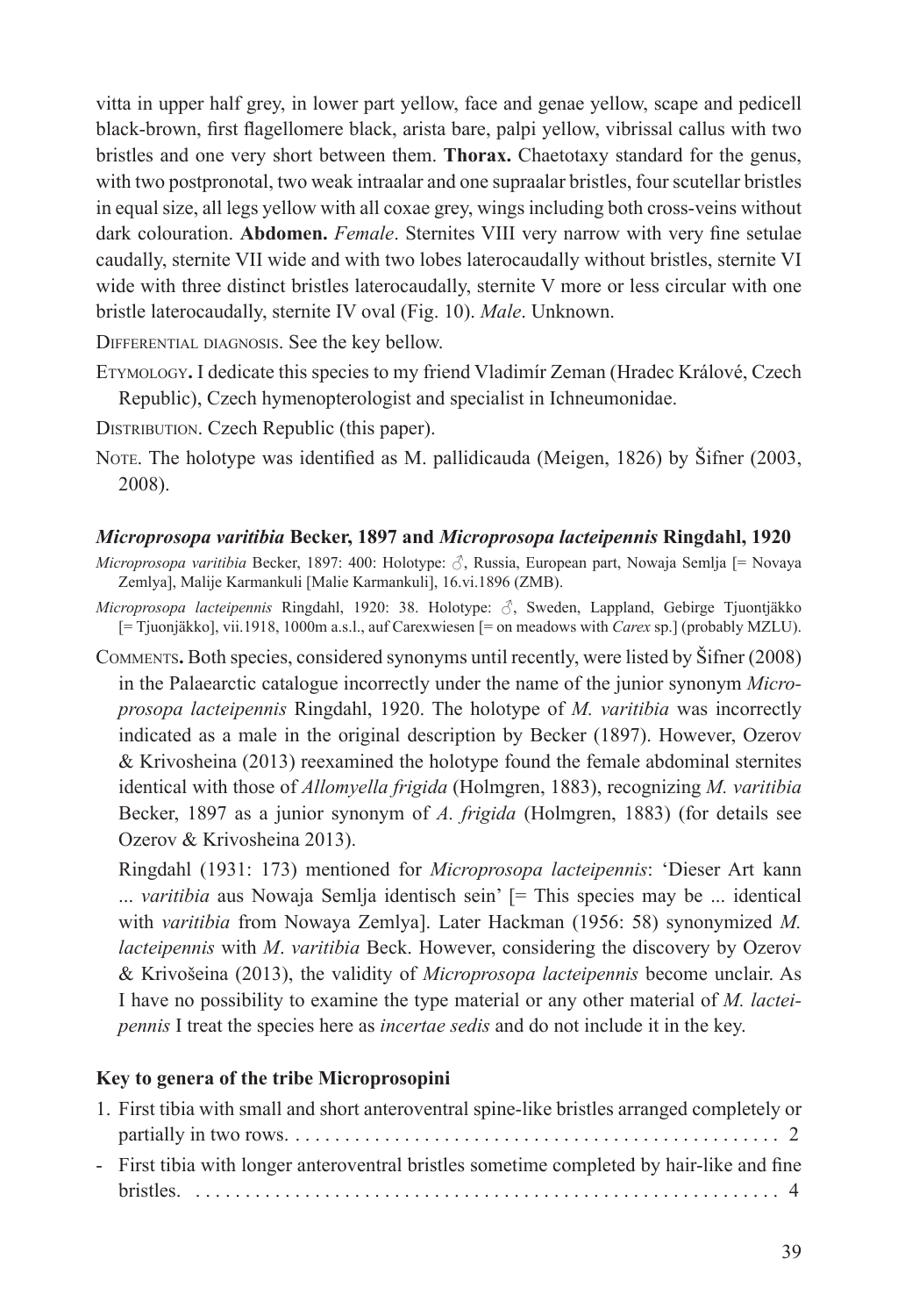| - Proepisternal and proepimeral bristles missing. Allomyella Malloch, 1923                                                                                        |
|-------------------------------------------------------------------------------------------------------------------------------------------------------------------|
| 3 Proepisternal and proemimeral bristles only hair-like, first flagellomere approximately                                                                         |
| - Proepisternal and proepimeral bristles distinct, first tibia with a strong ventroapical                                                                         |
| 4 Palpi distinctly broadened to flattened, proepisternal and proepimeral bristles distinct-<br>ly developed, first flagellomere 2.0 to 2.5 times as long as wide. |
|                                                                                                                                                                   |
|                                                                                                                                                                   |
| 5 First flagellomere in upper portion acutelly pointed, proepisternal and proepimeral                                                                             |
| - First flagellomere widely rounded apically. Yellow to brown species<br>Megaphthalmoides Ringdahl, 1936                                                          |

Comments**.** The genus *Microprosopa* Becker, 1894 was characterized by the presence of short anteroventral spines on first tibiae (in Becker's (1894) text: 'Die Innenseite der Vorderschienen ist, wie bei fast allen Arten dieser Gattung, sehr kurz bewimpert.' [= Inner side of fore tibiae is shortly bristeled as in nearly all species of this genus.]); this character was commonly accepted (Sack 1937, Séguy 1952, Hackman 1956). Ringdahl (1936) distinguished two subgenera within *Microprosopa*: *Microprosopa* s. str. and *Paramicroprosopa*. He distinguished both subgenera by the lenght of anteroventral spines on fore tibiae. Subgenus *Microprosopa* s. str.: fore tibia with short anteroventral spines (in Ringdahl's text 't<sup>1</sup> på insidan med mycket korta smålborst'), subgenus Paramicroprosopa: fore tibia only haired anteroventrally (in Ringdahl's text 't<sup>1</sup> på insidan endast finhåriga'). Ringdahl (1936) mentioned ten species of *Microprosopa*, but some of them were later either synonymized or transfered into other genera.

The status of *Paramicroprosopa* Ringdahl, 1936 as a separate genus is based on the characters mentioned by Ringdahl himself and newly established traits: a) the thickness of proepisternal and proepimeral bristles, b) ratio of width to lenght of the first flagellomere.

## **Key to species of the genera** *Microprosopa* **and** *Paramicroprosopa*

| 1 Proepisternal and proepimeral bristles thin or hair-like, first flagellomere at most 1.5 |
|--------------------------------------------------------------------------------------------|
|                                                                                            |
| - Proepisternal and proepimeral bristles distinctly developed, first flagellomere approxi- |
|                                                                                            |
| 2 Two proepisternal and one proepimeral bristles, all abdominal sternites of female        |
| weakly sclerotized, sternite VII with a wide incision caudally (Fig. $10$ ).               |
|                                                                                            |
|                                                                                            |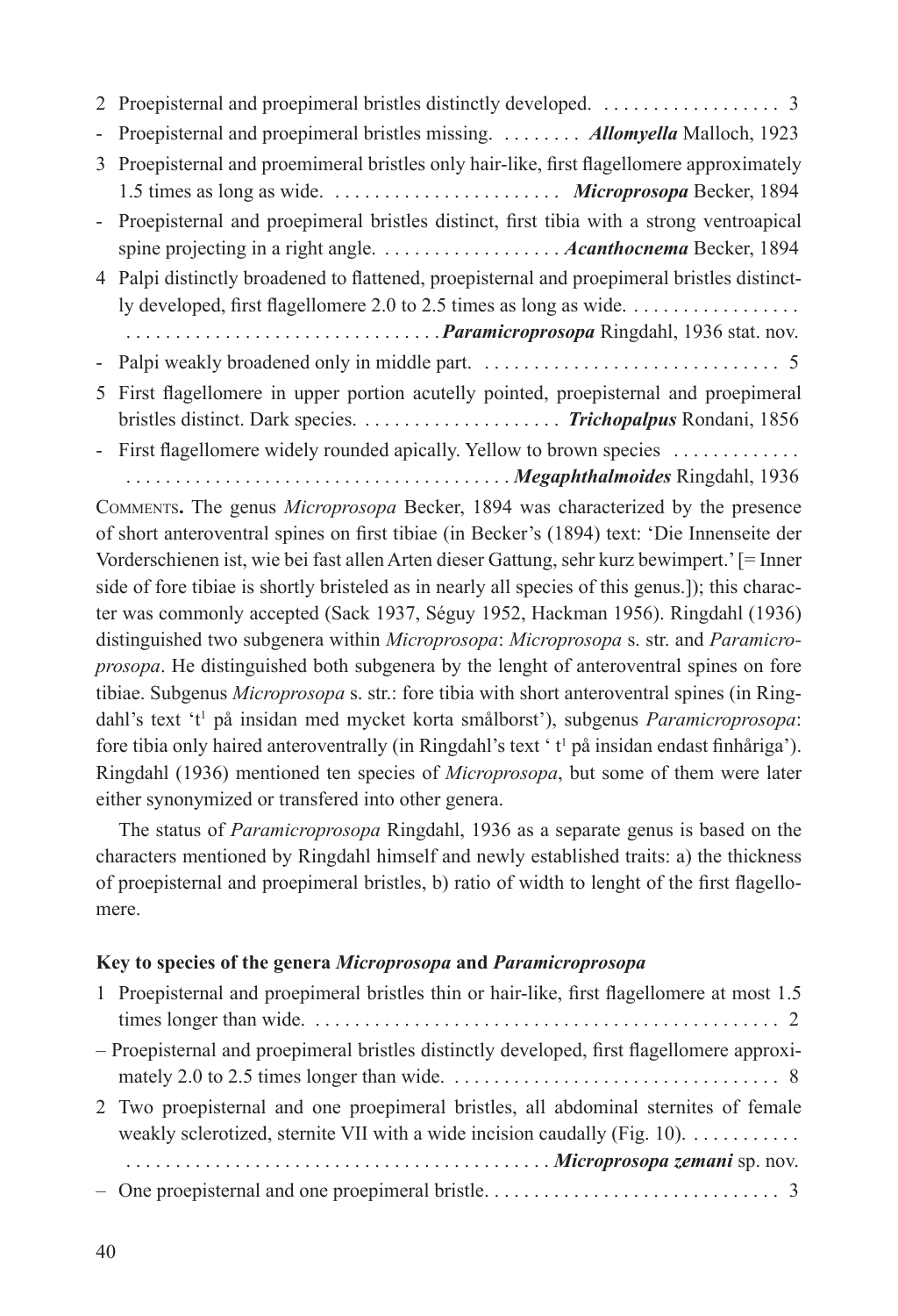- 3 Lobes of the abdominal sternite V of male without distinct bristles, abdominal sternite of female wide. . . 4
- Lobes of the abdominal sternite V of male complemented with short bristles including a caudal promontory without bristles. . . 5
- 4 Lobes of the abdominal sternite V of male in caudal half very narrow (Fig. 11), cerci more or less triangular, surstyli wide and pointed apically (Figs. 12-13), praegonite of male broadened apically, epiphallus wide (Fig. 14), the abdominal sternite VII of female wide (Fig. 15). . . *Microprosopa lineata* (Zetterstedt, 1838)
- Lobes of the abdominal sternite V of male arched inwards and pointed (Fig. 16), cerci pointed caudally, surstyli narrow and pointed (Figs. 17-18), praegonite of male broadened apically, epiphallus short (Fig. 19), the abdominal sternite 7 of female very wide (Fig. 20). . . *Microprosopa haemorrhoidalis* (Meigen, 1826)
- 5 Lobes of the abdominal sternite V of male with a promontory without bristles. . . 6
- Lobes of the abdominal sternite V of male without a promontory, lobeswith short or long fine bristles only. . . 7
- 6 Promontory projecting caudally (Fig. 21), cerci with short bristles caudally, surstyli weakly arched inwards (Figs. 22-23), praegonite of male flattened with one subapical seta (Fig. 24), abdominal sternite VII of female wide, sternites V and VI more or less triangular with short bristles caudally (Fig. 25). .

. . *Microprosopa palllidicauda* (Zetterstedt, 1838)

- Promontory projecting laterocaudally (Fig. 5), cerci wide with short bristles caudally, surstyli straight (Figs. 6-7), praegonite of male flattened with one seta subapically, epiphallus very short (Fig. 8), abdominal sternite VII of female more or less rectangular and narrowed caudally (Fig. 9). . . *Microprosopa preisleri* **sp. nov.**
- 7 Lobes of the abdominal sternite V of male wide caudally, covered with short and dense bristles (Fig. 1), cerci with short bristles apically, surstyli straight (Figs. 2-3), praegonite of male flattened without seta (Fig. 4). . . *Microprosopa gruberi* **sp. nov.**
- Lobes of the abbdominal sternite V of male narrowed caudally and covered with fine bristles (Fig. 26), cerci in caudal half long haired, surstyli straight and pointed (Figs. 27-28), praegonite of male with two short setae, i.e. one apical and one dorsal (Fig. 29), abdominal sternite VII of female very wide with lateral lobes, sternite VI caudally narrowed (Fig. 30), ........... *Microprosopa heteromyzina* (Zetterstedt, 1838)
- 8 Lobes of the abdominal sternite V of male distinctly widened caudally . . . . . . . . . . .9
- Lobes of the abdominal sternite V of male pointed caudally and arched inwards. . . 10
- 9 Lobes of the abdominal sternite V of male prolonged caudally, abdominal sternite IV more or less square with six to eitht strong bristles caudally (Fig. 31), cerci long haired, surstyli long, wide and haired caudally (Figs. 32-33), praegonite of male arched in a right angle with one short seta dorsally, epiphallus long and pointed (Fig. 34), abdominal stertnite VII of female narrowed apically and with short bristles laterally (Fig. 35). . . *Paramicroprosopa bartaki* (Šifner, 1999) **comb. nov.**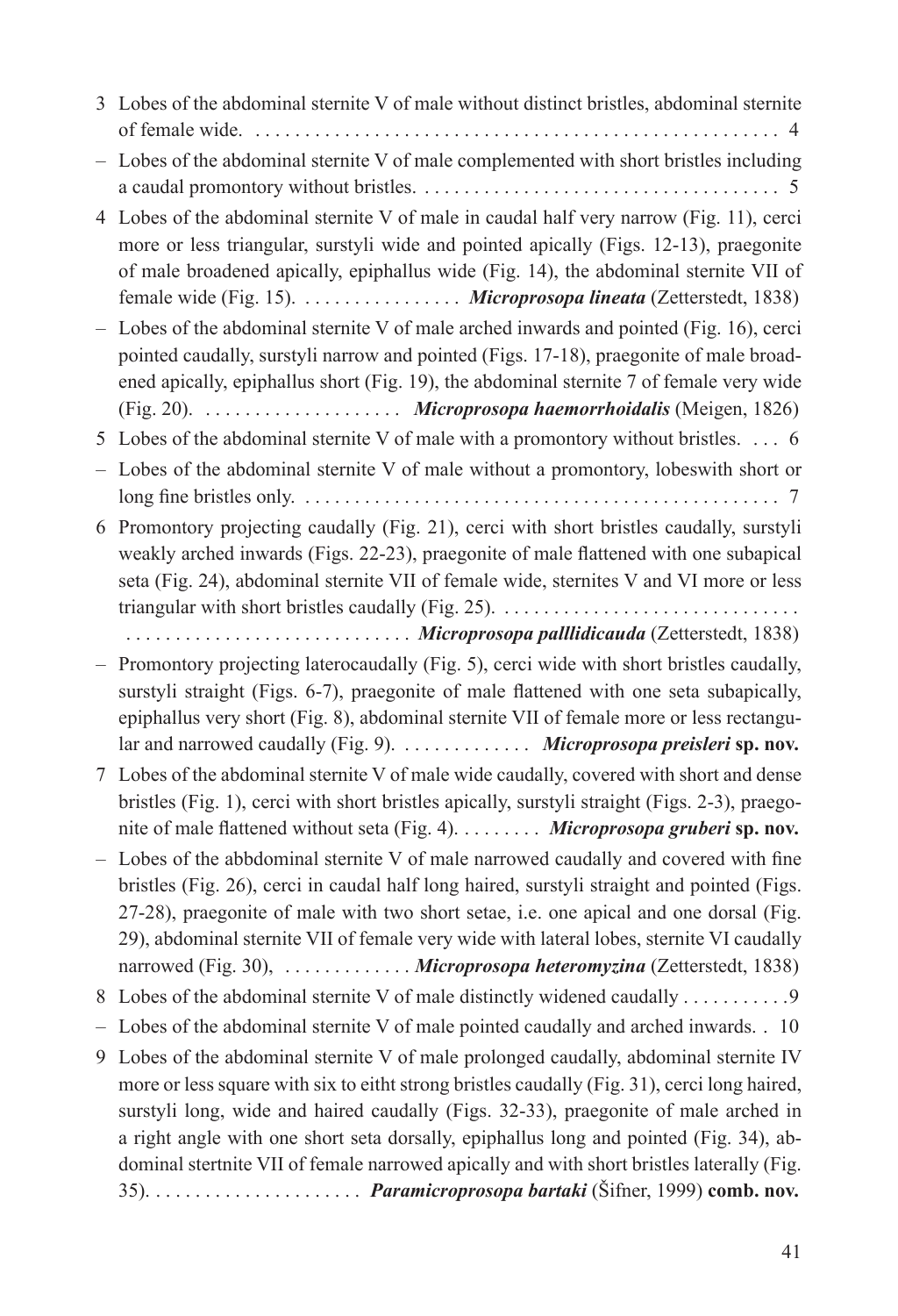– Lobes of the abdominal sternite V of male prolonged, sternite IV with an incision, sternite III with a promontory caudally, both sternites without bristles (Fig. 36), cerci weak and long haired caudally, surstyli moderatory widened caudally and weakly arched in caudal half (Figs. 37-38), praegonite of male arched in a right angle and without seta, epiphallus short and pointed (Fig. 39), abdominal sternites VIII of female long and haired caudally, sternite VII long with a small promontory proximally, sternite VI more or less rectangular with two strong bristles. .

. *Paramicroprosope ozerovi* (Šifner, 2008) **comb. nov.**

- 10Lobes of the abdominal sternite V of male pointed caudally, both sternites III and IV rectangular and haired laterocaudally (Fig. 41), cerci haired caudally, surstyli wide and haired (Figs. 42-43), praegonite of male arched in a right angle, without seta, posgonite of male narrow (Fig. 44). . *Paramicroprosopa pokornyi* (Šifner, 2011) **comb. nov.**
- Lobes of the abdominal sternite V of male arched inwards and covered with short bristles (Fig. 45), cerci small and in upper half haired, surstyli straight and pointed (Figs. 46-47), praegonite of male wide with two short setae, i.e. one apical and one subdorsal (Fig. 48), abdominal sternites VIII wide and with setullae, sternite VII long, shortly bristled caudally, sternites V and VI oval (Fig. 49). .

. . *Paramicroprosopa hoberlandti* (Šifner, 1981) **comb. nov.** Comments**.** I could not examine any specimens of *Microprosopa zlobini* Ozerov, 2008, *M*. *lacteipennis* Ringdahl, 1920 and *Paramicroprosopa frontata* (Zetterstedt, 1838); for that reason, they are not included in the key. The species *M*. *zlobini* is very similary to *M*. *pallidicauda* and *M. preisleri* sp. nov.

An unsatisfactory situation is in the current knowledge of the distribution of the species mentioned in the key: a limited number of the specimens of all species collected throughout Europe results in the lack of correct faunistic data and likewise in some taxonomic problems. At present, the known distribution of species is as follow:

*Microprosopa gruberi* sp. nov. – known only from Slovakia;

- *M*. *haemorrhoidalis*  Nearctic (Vockeroth 1965) and Palaearctic (Šifner 2008) Regions, confirmed in the Czech Republic;
- *M*. *heteromyzina*  Nearctic (Vockeroth 1965) and Palaearctic (Šifner 2008) Regions, does not occur in the Czech Republic and Slovakia;
- *M. lacteipennis* Ringdahl, 1920 Sweden (Ringdahl 1920), Finland (Hackman 1956, 1980).
- *M*. *lineata* North Europe (Šifner 2008);
- *M*. *pallidicauda*  Euro-Siberian (Šifner 2008)
- *M*. *preisleri* sp. nov. known only from the Czech Republic and Slovakia;
- *M*. *zemani* sp. nov. known only from the Czech Republic;

*M*. *zlobini* – known only from Russia (North Ossetia) and Switzerland;

*Paramicroprosopa bartaki* – known only from Austria and Czech Republic;

*P. frontata* – known only from Sweden (Hedström 1991);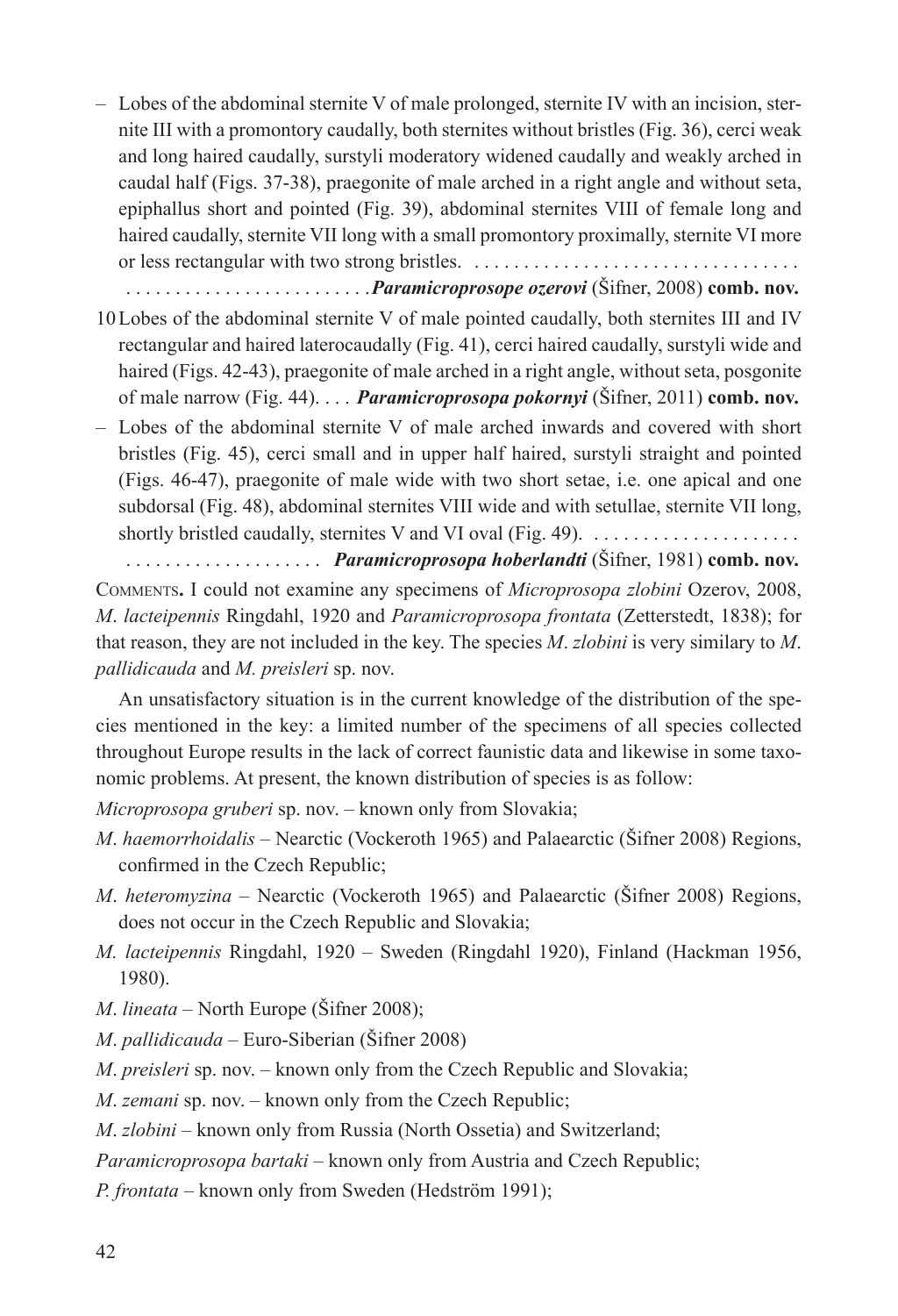- *P. hoberlandti* known only from Iran; the faunistic data from the Czech Republic, Slovakia and Hungary (Šifner 2003, 2008) are incorrect and based on erroneous determination of *Trichopalpus fraternus* (Meigen, 1826).
- *P*. *ozerovi* known only from Slovakia;
- *P*. *pokornyi* known only from the Czech Republic.

## ACKNOWLEDGEMENTS

I whis to express my thanks to Josef Jelínek and Petr Kment (both National Museum, Praha, Czech Republic) for critical comments on the manuscript and finally my sincerest thanks to my son Mirek for his continuing technological help.

## **REFERENCES**

- Becker T., 1894: Dipterologische Studien. I. Scatomyzidae. Berliner Entomologische Zeitschrift 39: 77-196.
- Becker T., 1897: Beitrag zur Dipteren-Fauna von Novaja-Semlja. Annuaire du Musée Zoologique de l´Academie Impérial des Sciences de St. Pétersburg 2: 396-404.
- Cumming J.M. & Wood D.M., 2009: Adult morphology and terminology. In: Brown B.V., Borket A., Cunning J.M., Woodley N.E. & Zumbado M.A. (eds.): Manual of Central Americana Diptera. Vol. 1: 9-50. Ottawa: NRC Research Press.
- Gorodkov K.B., 1986: Family Scathophagidae. In: Soos A. & Papp L. (eds.): Catalogue of Palaearctic Diptera. Vol. 2: 11-41. Budapest: Akadémiai Kiadó.
- Hackman W., 1956: The Scatophagidae (Diptera) of Eastern Fennoscandia. Fauna Fennica. Vol. 2*.* Helsingforsiae: Societatis pro Fauna et Flora Fennica, 67 pp.
- Hackman W., 1980: A check list of the Finnish Diptera. II. Cyclorrhapha. Notulae Entomologicae 60: 117-162.
- Hedström L., 1991: Svenska insekflynd rapport 7. [Swedish insect record report 7]. –Entomologisk Tidskrift 112: 133-140. [In Swedish].
- Malloch J.R., 1923: Insects, arachnids, and chilopods of the Pribilof Islands, Alaska. Diptera (except Tipulidae, Rhyphidae and Calliphoridae). – North American Fauna 46: 17-227.
- Ozerov A.L., 2008: New species of Scathophagidae (Diptera). Russian Entomological Journal 17: 419-427.
- Ozerov A.L. & Krivošeina M.G. [Krivosheina M.G.], 2013: Types of Scathophagidae (Diptera) at the Zoological Institute of Russian Academy of Sciences, St. Petersburg. – Zoosystematica Rossica 22: 141-149.
- Pruner L. & Míka P., 1996: Seznam obcí a jejich částí v České republice s čísly mapových polí pro síťové mapování fauny. (List of settlements in the Czech Republic with associated map field codes for faunistic grid mapping system). – Klapalekiana 32 (Supplement): 1-175. [Iin Czech.].
- Ringdahl O., 1920: Neue skandinavische Dipteren. Entomologisk Tidskrift 41: 24-40.
- Ringdahl O., 1931: Einige Mitteilungen über lappländische Dipteren. Entomologisk Tidskrift 53: 171-174.
- Ringdahl O., 1936: Anteckningar till svenska arter av familjen Scopeumatidae (Diptera). [Contribution to the Swedish species of the family Scopeumatidae (Diptera)]. – Entomologisk Tidskrift 57: 158-179 [In Swedish; description in German.].
- Sack P., 1937: Cordiluridae. In: Lindner E. (ed.): Die Fliegen dert Palaearktischen Region. Vol. 7. Stuttgart: E. Schweizerbart'sche Verlagensbuchhandlung (Erwin Nägele), 103 pp.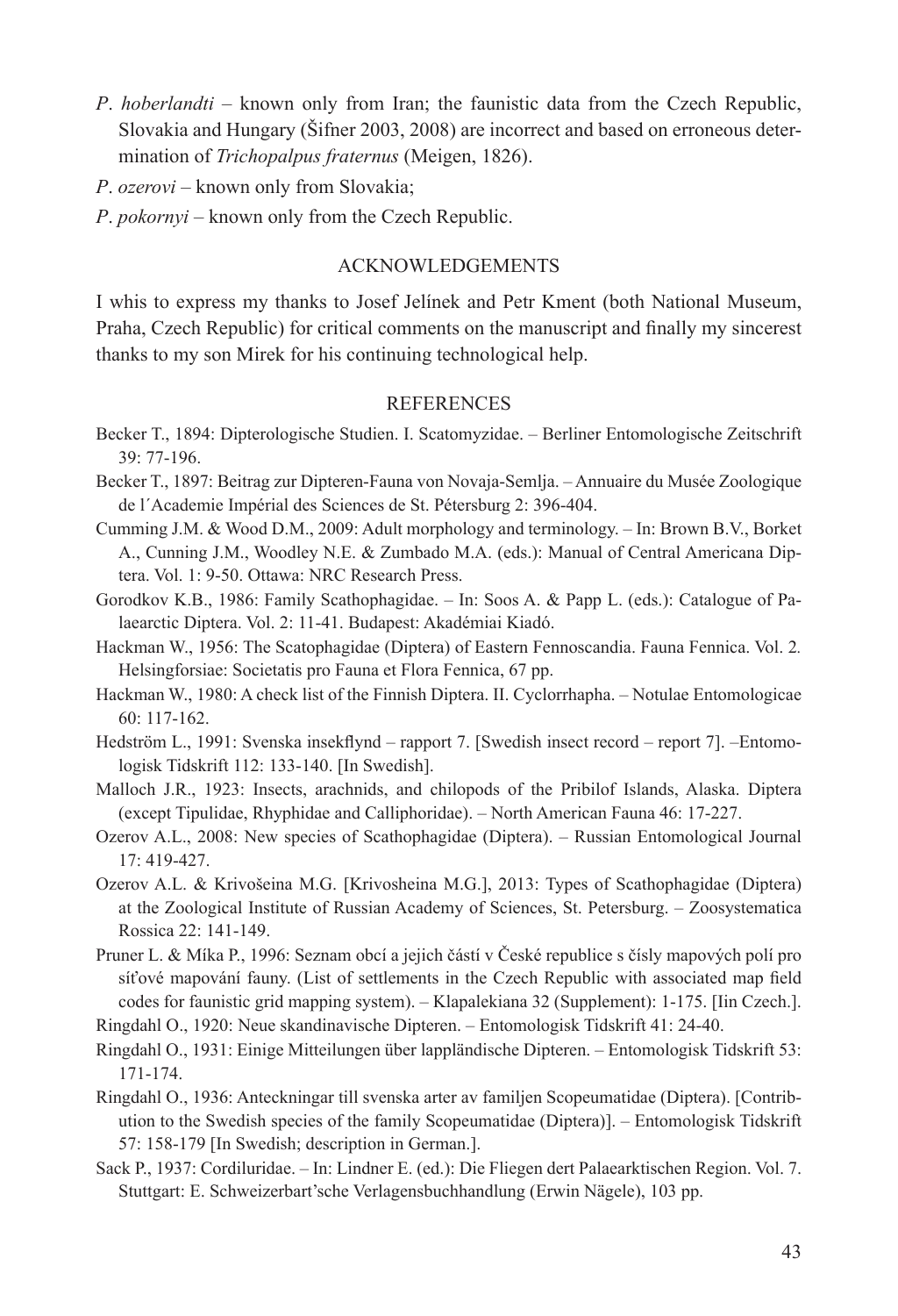- Séguy E., 1952: Diptera, Fam. Scatophagidae. In: Wytsman P. (ed.): Genera Insectorum, Fasc. 209. Bruxelles: Desmett-Verteneuil Imprimeur-Editeur, 107 pp.
- Šifner F., 1981: Les résultats de l'expédition entomologique Tchécoslovaque-iranienne à l'Iran en 1973. – Acta Entomologica Musei Nationalis Pragae 40: 95-104.
- Šifner F., 2003: The family Scathophagidae (Diptera) of the Czech and Slovak Republics (with notes on selected Palaearctic taxa). – Acta Musei Nationalis Pragae, Series B – Historia Naturalis 59: 1-96.
- Šifner F., 2008: A catalogue of the Scathophagidae (Diptera) of the Palaearctic Region, with notes on their taxonomy and faunistics. – Acta Entomologica Musei Nationalis Pragae 48: 111-196.
- Vockeroth J.R., 1965: Subfamily Scathophaginae. In: Stone A., Sabrowsky C.W., Wirth W.W., Foote R.H. & Coulson J.R. (eds.): A catalog of the Diptera of Americana north of Mexico: 826-842. Washington, DC: Agricultural Research Service, United States Departement of Agriculture (Agricultural Handbook No. 267).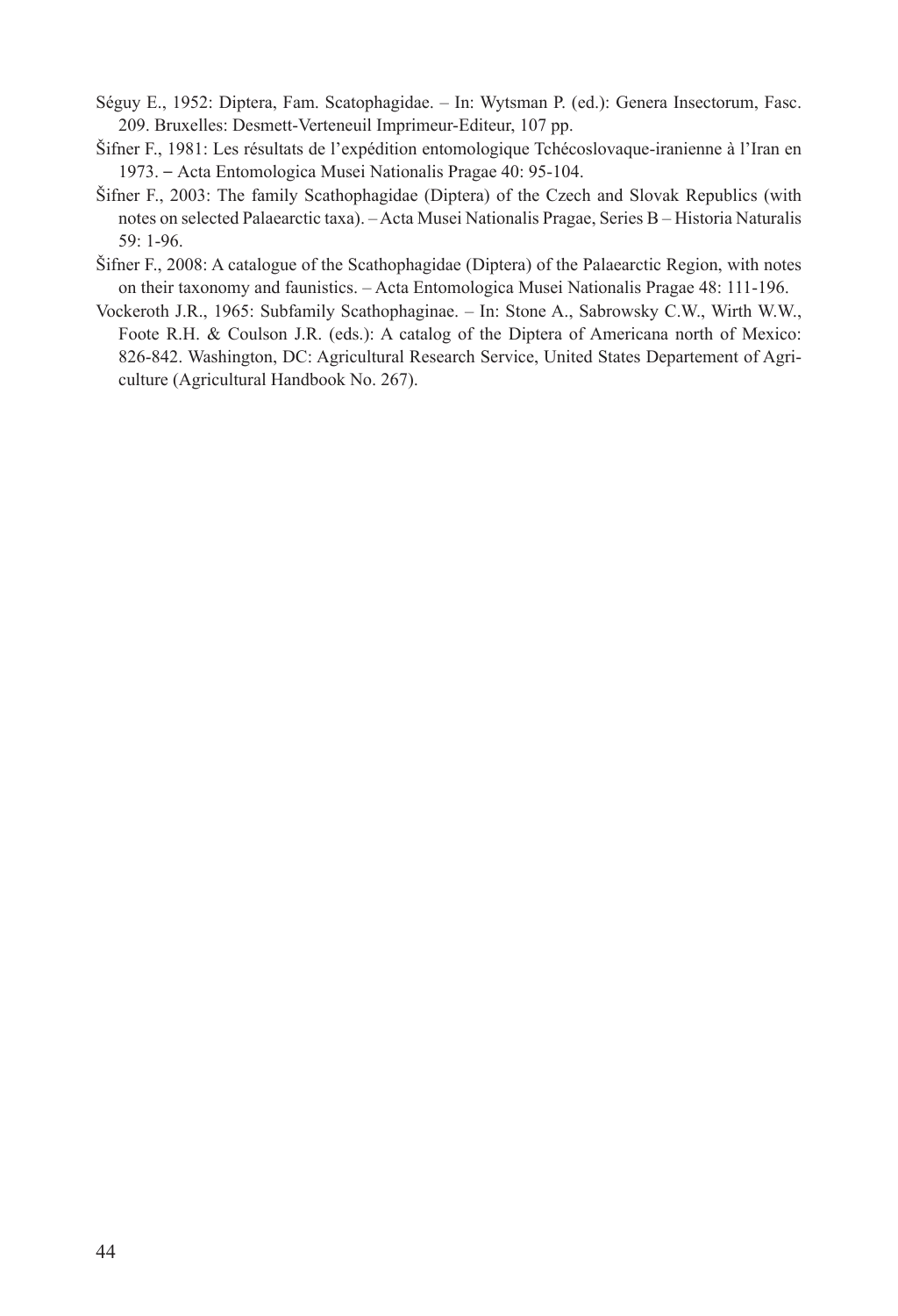

**Figs. 1-4.** *Microprosopa gruberi* **sp. nov., ♂, holotype: 1 – male abdominal sternites III to V; 2-3 – male cerci and surstyli (caudal and lateral view); 4 – penis apparatus with praegonite, postgonite and epiphallus. Scale bars: 0.5 mm (Figs. 1, 2, 3); 0.1 mm (Fig. 4).**



**Figs. 5-9.** *Microprosopa preisleri* **sp. nov., ♂, holotype: 5 – male abdominal sternites III to V; 6-7 – male cerci and surstyli (caudal and lateral view); 8 – penis apparatus with praegonite, postgonite and epiphallus; 9 – ♀, allotype: female abdominale sternites IV to VIII. Scale bars: 0.5 mm (Figs. 5, 6, 8); 0.1 mm (Fig. 9).**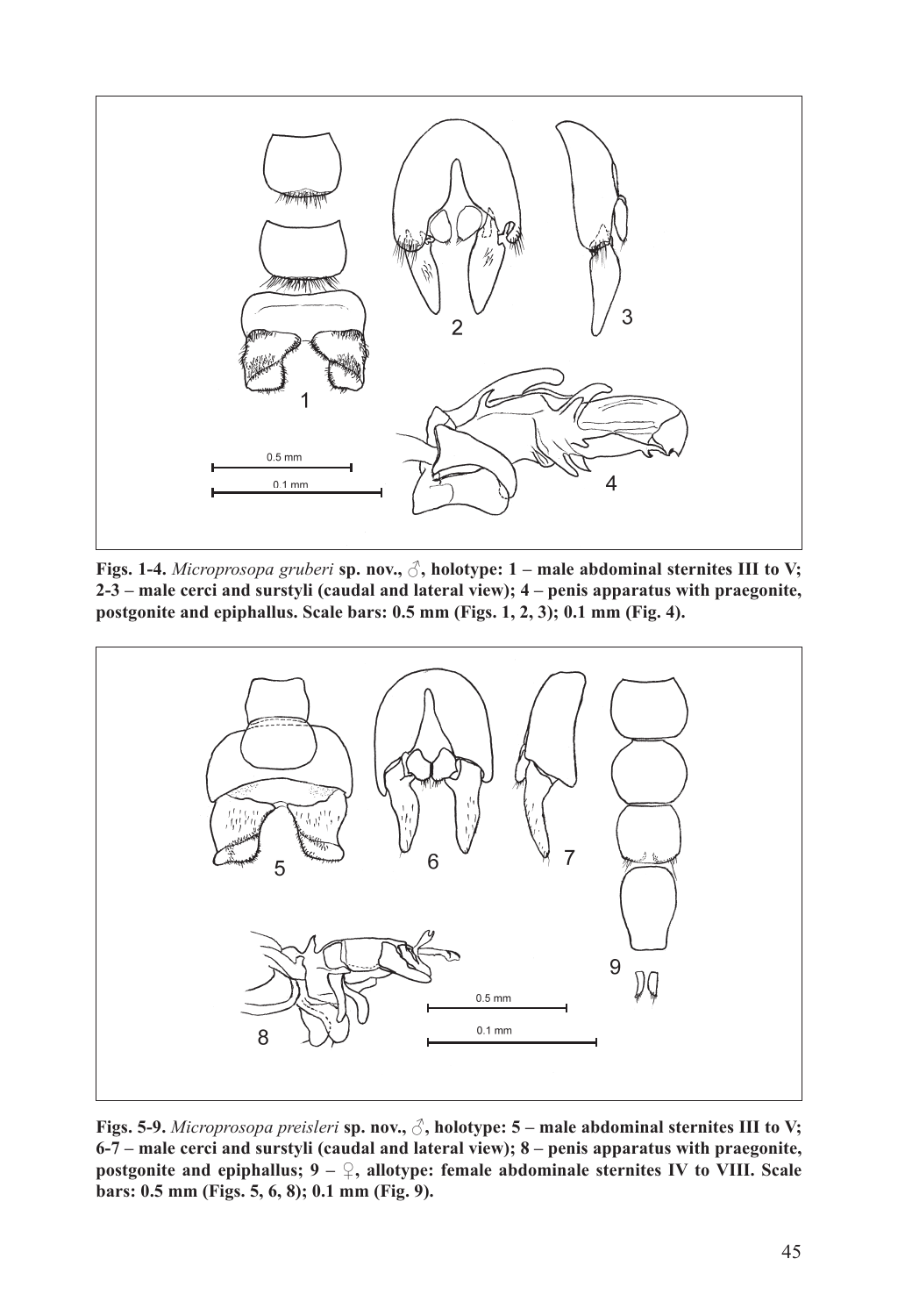

**Fig. 10. Microprosopa zemani sp. nov., ♀, holotype: 10 – female abdominal sternites IV to VIII. Scale bar: 0.5 mm (Fig. 10).**



**Figs. 11-15.** *Microprosopa lineata* **(Zetterstedt, 1838): 11 – male abdominal sternites III to V; 12-13 – male cerci and surstyli (caudal and lateral view); 14 – penis apparatus with praegonite, postgonite and epiphallus; 15 – female abdominal sternites IV to VIII. Scale bars: 0.5 mm (Figs. 11, 12, 13, 15); 0.1 mm: (Fig. 14).**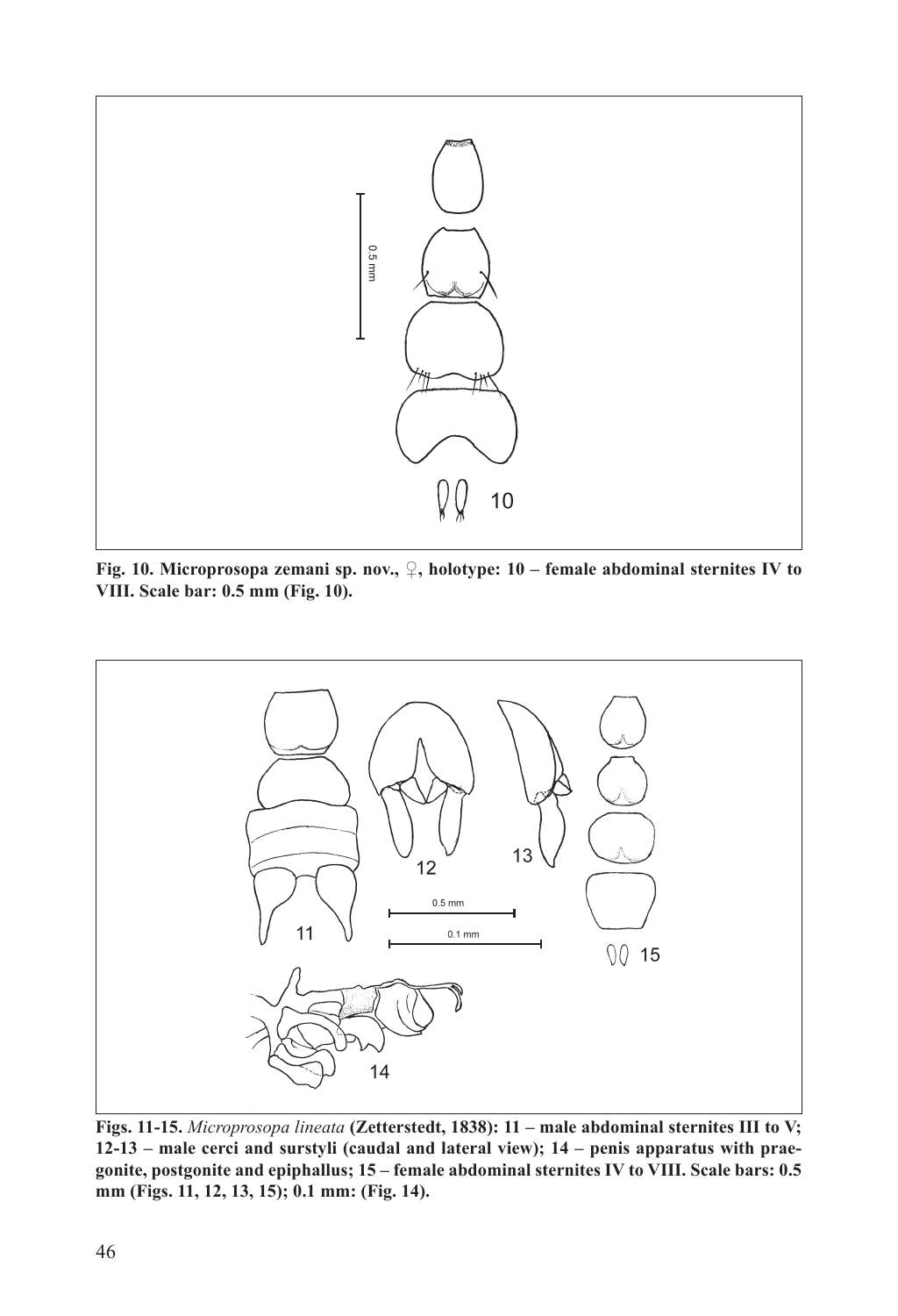

**Figs. 16-20.** *Microprosopa haemorrhoidalis* **(Meigen, 1826): 16 – male abdominal sternites II to V; 17-18 – male cerci and surstyli (caudal and lateral view); 19 – penis apparatus with praegonite, postgonite and epiphallus; 20 – female abdominal sternites IV to VIII. Scale bars: 0.5 mm (Figs. 16, 17, 18, 20); 0.1 mm (Fig. 19).**



**Figs. 21-25.** *Microprosopa pallidicauda* **(Zetterstedt, 1838): 21 – male abdominal sternites II to V; 22–23 – male cerci and surstyli (caudal and lateral view); 24 – penis apparatus with praegonite, postgonite and epiphallus; 25 – female abdominal sternites IV to VIII. Scale bars: 0.5 mm (Figs. 21, 22, 23, 25); 0.1 mm (Fig. 24).**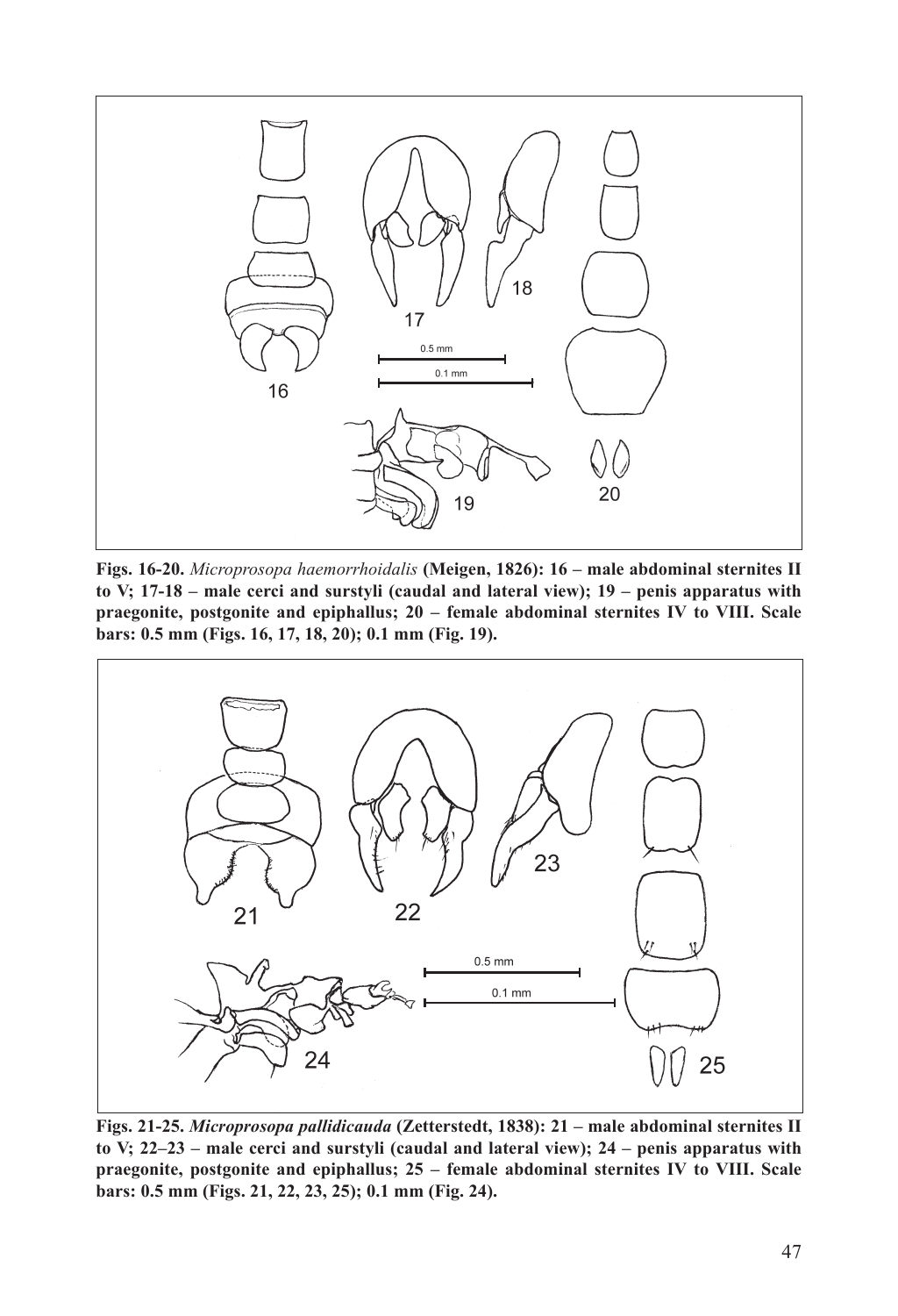

**Figs 26-30.** *Microprosopa heteromyzina* **(Zetterstedt, 1838): 26 – male abdominal sternites III to V; 27-28 – male cerci and surstyli (caudal and lateral view); 29 – penis apparatus with praegonite, postgonite and epiphallus; 30 – female abdominale sternites V to VIII with spermathecae. Scale bars: 0.5 mm (Figs. 26, 27, 28, 30); 0.1 mm (Fig. 29).**



**Figs. 31–35.** *Paramicroprosopa bartaki* **(Šifner, 1999), comb. nov.: 31 – male abdominal sternites III to V; 32-33 – male cerci and surstyli (caudal and lateral view); 34 – penis apparatus with praegonite, postgonite and epiphallus; 35 – female abdominal sternites IV to VIII. Scale bars: 0.5 mm (Figs. 31, 32, 33, 35); 0.1 mm (Fig. 34).**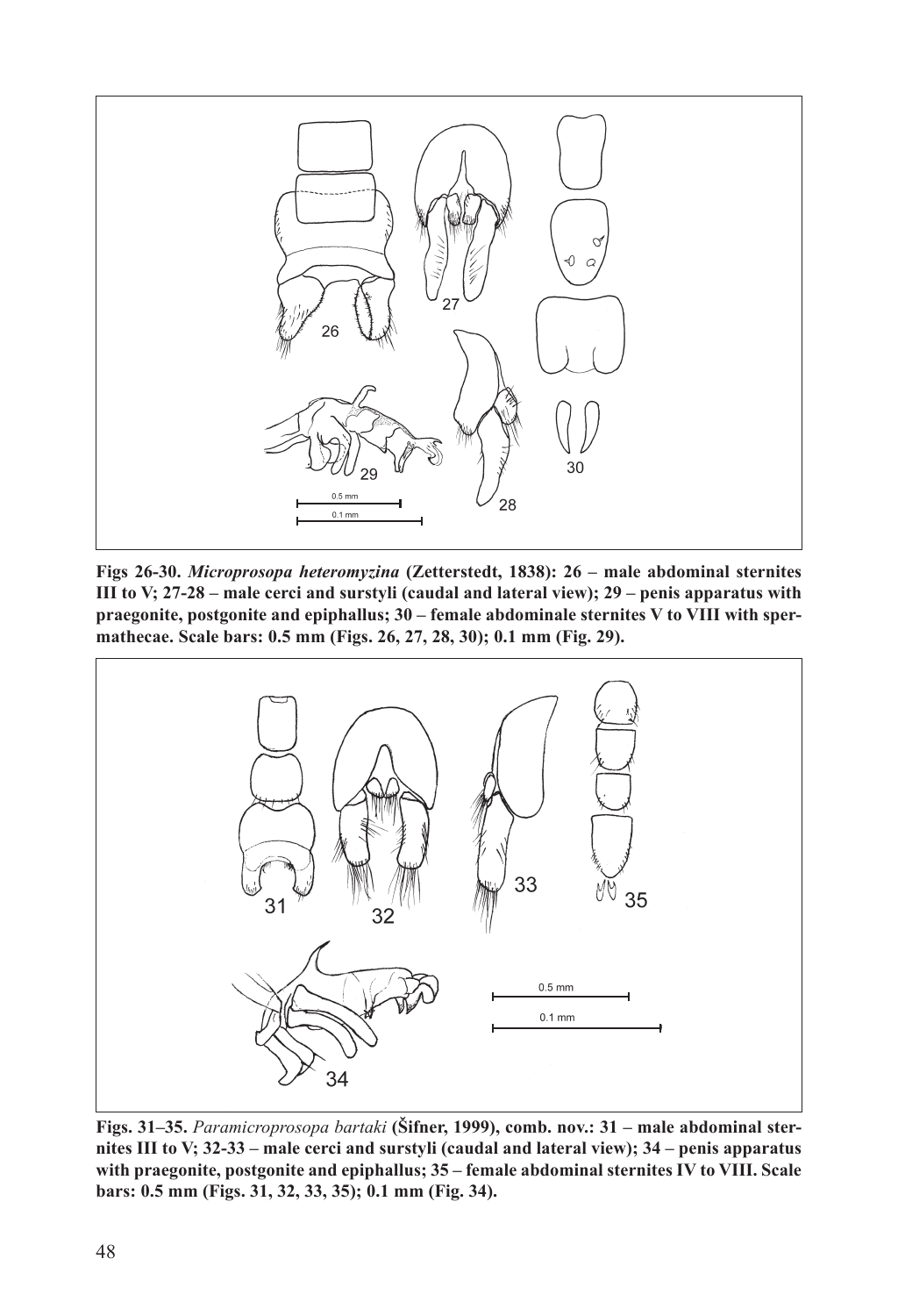

**Figs. 36-40.** *Paramicroprosopa ozerovi* **(Šifner, 2008), comb. nov.: 36 – male abdominale sternites III to V; 37–38 – male cerci and surstyli (caudal and lateral view); 39 – penis apparatus with praegonite, postgonite and epiphallus; 40 – female abdominale sternites IV to VIII. Scala bars: 0.5 mm (Figs. 36, 37, 38, 40); 0.1 mm (Fig. 39).**



**Figs. 41-44:** *Paramicroprosopa pokornyi* **(Šifner, 2011), comb. nov., ♂, holotype: 41 – male abdominal sternites III to V; 42-43 – male cerci and surstyli (caudal and lateral view); 44 – penis apparatus with praegonite, postgonite and epiphallus. Scale bars : 0.5 mm (Figs. 41, 42, 43, 44).**